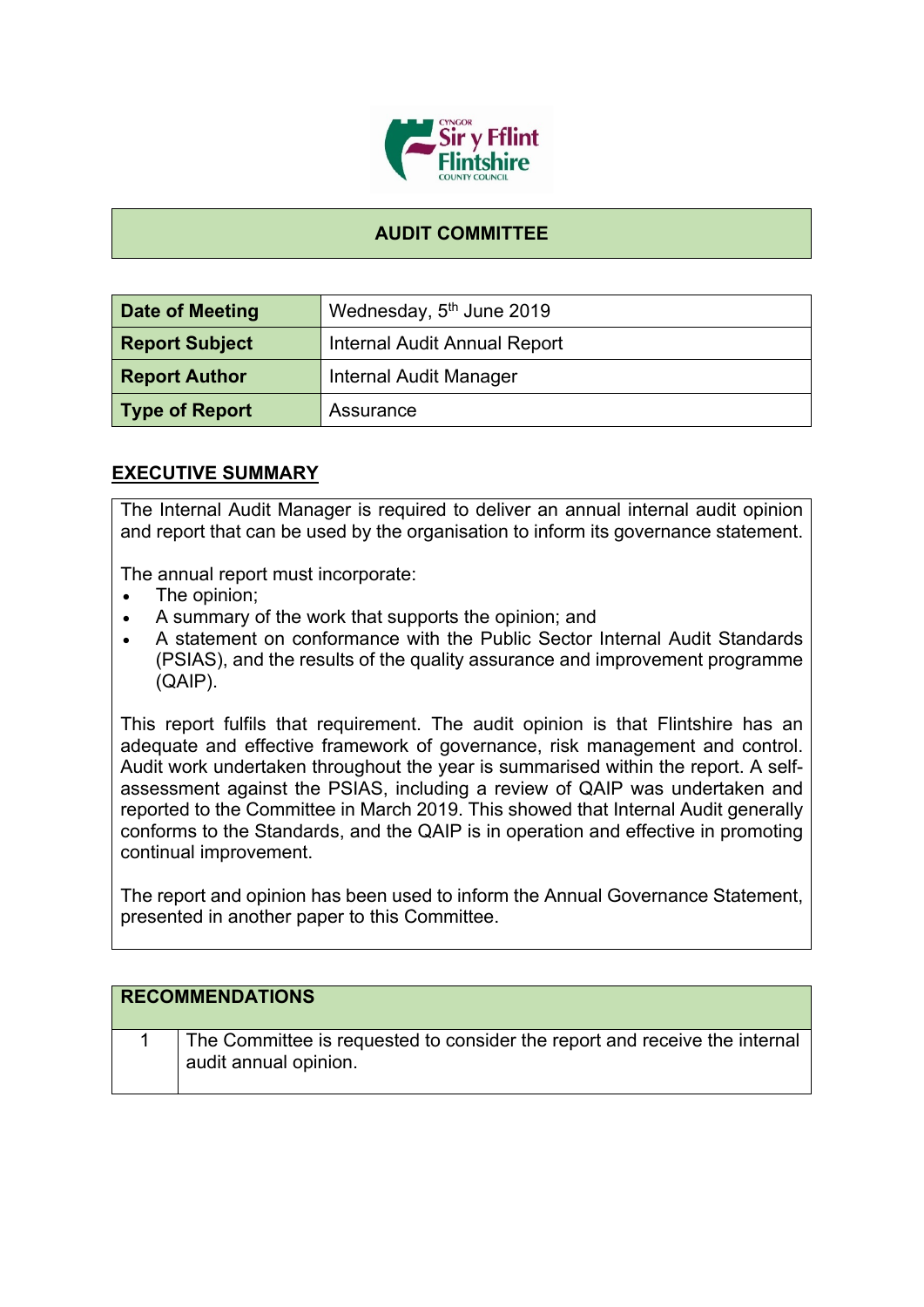## **REPORT DETAILS**

| 1.00 | <b>EXPLAINING THE INTERNAL AUDIT PROGRESS REPORT</b>                                                                                                                                                                                                                                                                            |
|------|---------------------------------------------------------------------------------------------------------------------------------------------------------------------------------------------------------------------------------------------------------------------------------------------------------------------------------|
| 1.01 | The Internal Audit Manager is required to prepare a report giving the annual<br>internal audit opinion and summarising the outcome of all internal audit work<br>undertaken during the year. This is part of the framework of assurance that<br>assist the Council in preparing the Annual Governance Statement for<br>2018/19. |
| 1.02 | It also aids the Audit Committee in its role to review the effectiveness of the<br>Authority's systems of corporate governance, internal control and risk<br>management and to make reports and raise actions to the Council on the<br>adequacy and effectiveness of those arrangements.                                        |
| 1.03 | The report outlines the role of the Internal Audit team and the professional<br>standards it must meet. It includes a statement that the team generally<br>conforms to the PSIAS. It then gives the annual audit opinion.                                                                                                       |
|      | For the year ending 31 March 2019, based on the work we have<br>undertaken, my opinion is that Flintshire County Council has an<br>adequate and effective framework of governance, risk management<br>and internal control.                                                                                                     |
| 1.04 | The report covers the governance framework. In details this covers<br>corporate governance, information governance, risk management and<br>internal controls. The report highlights where independent external<br>assurance is received which supports the adequacy of the Council's<br>governance arrangements.                |
| 1.05 | The report gives the level of coverage of the audit team during the year and<br>summarises the work undertaken in 2018/19. Summary information by<br>Portfolio is provided on the assurance levels given to the reviews, together<br>with the categorisation and the number of agreed actions to address control<br>weaknesses. |
| 1.06 | The work on investigations and advisory work is outlined in the report.<br>During 2018/19 the Whistleblowing Policy, Anti-Fraud and Corruption<br>Strategy and Fraud and Irregularity Response Plan were reviewed, updated<br>and approved by Audit Committee.                                                                  |
| 1.07 | The overall performance of the team throughout the year against targets is<br>then given.                                                                                                                                                                                                                                       |

| $\vert$ 2.00 | <b>RESOURCE IMPLICATIONS</b>     |
|--------------|----------------------------------|
| $\vert 2.01$ | None as a result of this report. |